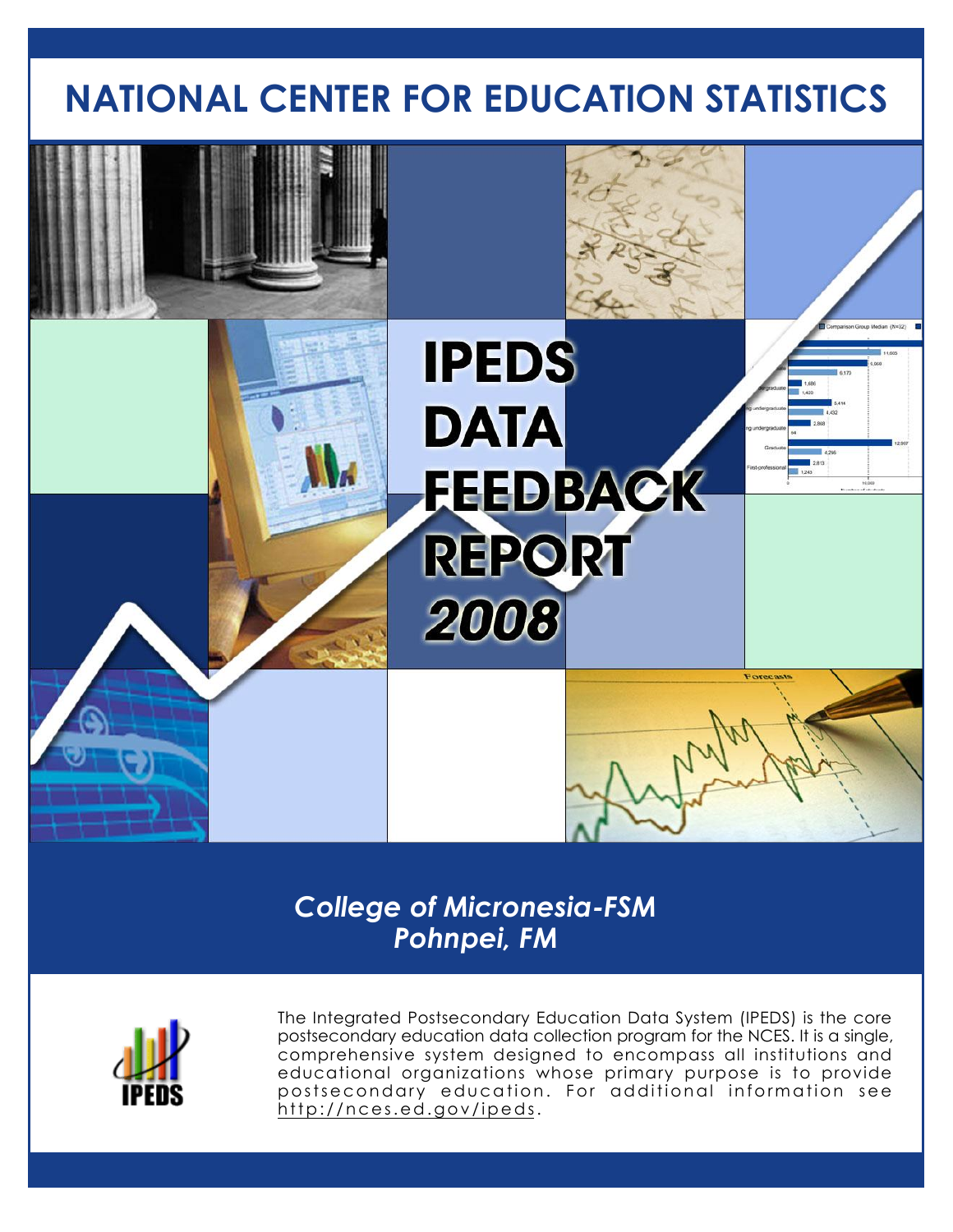### October 01, 2008

Dear Institutional Executive:

The National Center for Education Statistics is pleased to provide you with your institution's annual IPEDS Data Feedback Report. The report compares data provided by your institution in 2007-08 through the Integrated Postsecondary Education Data System (IPEDS) to data for a similar group of institutions. Like last year, your institution was given the opportunity to select its own comparison group. We strongly encourage institutions to take advantage of the opportunity to select the other institutions to which they want to be compared in the report, as they generally find the report more informative. If your institution did not submit its own group, IPEDS identified a comparison group for you (see the list toward the back of this report for the institutions in your comparison group).

I also encourage you to visit the IPEDS Executive Peer Tool (ExPT) at [http://nces.ed.gov/ipedspas/ExPT/](http://nces.ed.gov/ipedspas/expt/). Not only can you download a PDF of this report as it was sent to you, you can also select a different comparison group and recreate the full report in the PDF format. In addition, there are a number of additional figures available in the ExPT that are not included in your original report such as enrollments by student level, admissions and test scores, and more finance figures.

Thank you for all of your efforts to support IPEDS throughout the data collection process. Without your support and the high quality data that your institution provides, these reports would not be possible. Should you have any comments on how we can improve the Data Feedback Report and ExPT, please send them to ipedsdatafeedback@ed.gov.

Best regards,

Elise S. Miller

Elise S. Miller IPEDS Program Director

# **What Is the Purpose of This Report?**

The IPEDS Data Feedback Report is intended to provide institutions a context for examining the data they submitted to the Integrated Postsecondary Education Data System (IPEDS). Our goal is to produce a report that is useful to institutional executives and that may help improve the quality and comparability of IPEDS data.

# **What Is in This Report?**

The figures provided in this report are those suggested by the IPEDS Technical Review Panel. They were developed to provide selected indicators and data elements for your institution and a comparison group of institutions. The figures are based on data collected during the 2007-08 IPEDS collection cycle and are the most recent data available. Additional information about these indicators is provided in the Methodological Notes at the end of the report. Following the figures is a list of the institutions in your comparison group and the criteria used for their selection. Please refer to "Comparison Group" in the **Methodological Notes** for more information.

# **What Is IPEDS?**

The Integrated Postsecondary Education Data System (IPEDS) is a system of survey components that collects data from all institutions

in the United States and other jurisdictions, such as Puerto Rico, whose primary purpose is to provide postsecondary education. IPEDS collects institution-level data on students (enrollment and graduation rates), student charges, program completions, faculty, staff, and finances. Each year nearly 6,700 postsecondary institutions provide information to the U.S. Department of Education through IPEDS. These data are used at the federal and state level for policy analysis and development; at the institutional level for benchmarking and peer analysis; and by students and parents, through the College Navigator ([http://collegenavigator.ed.gov/\)](http://collegenavigator.ed.gov), to aid in the college search process. For more information about IPEDS, see [http://nces.ed.gov/ipeds.](http://nces.ed.gov/ipeds)

### **Would You Like to Do More Analysis of Your IPEDS Data?**

The information in this report can be produced for a different comparison group using the IPEDS Executive Peer Tool (ExPT) at [http://nces.ed.gov/ipedspas/expt.](http://nces.ed.gov/ipedspas/expt) If you would like to make comparisons on a wider range of IPEDS variables, or do additional types of analyses, the IPEDS Data Center is available at <http://nces.ed.gov/ipedspas>. In both systems, you may select your own comparison group. Through the ExPT, you may also print additional copies of this report.

# **Selected Figures**

These figures are based on 2007-08 IPEDS data submitted by your institution, College of Micronesia-FSM, and the comparison group listed later in this report. The number of institutions in the comparison group from which the median is derived is shown as "(N = x)" in the labels or in the legend at the bottom of the figure.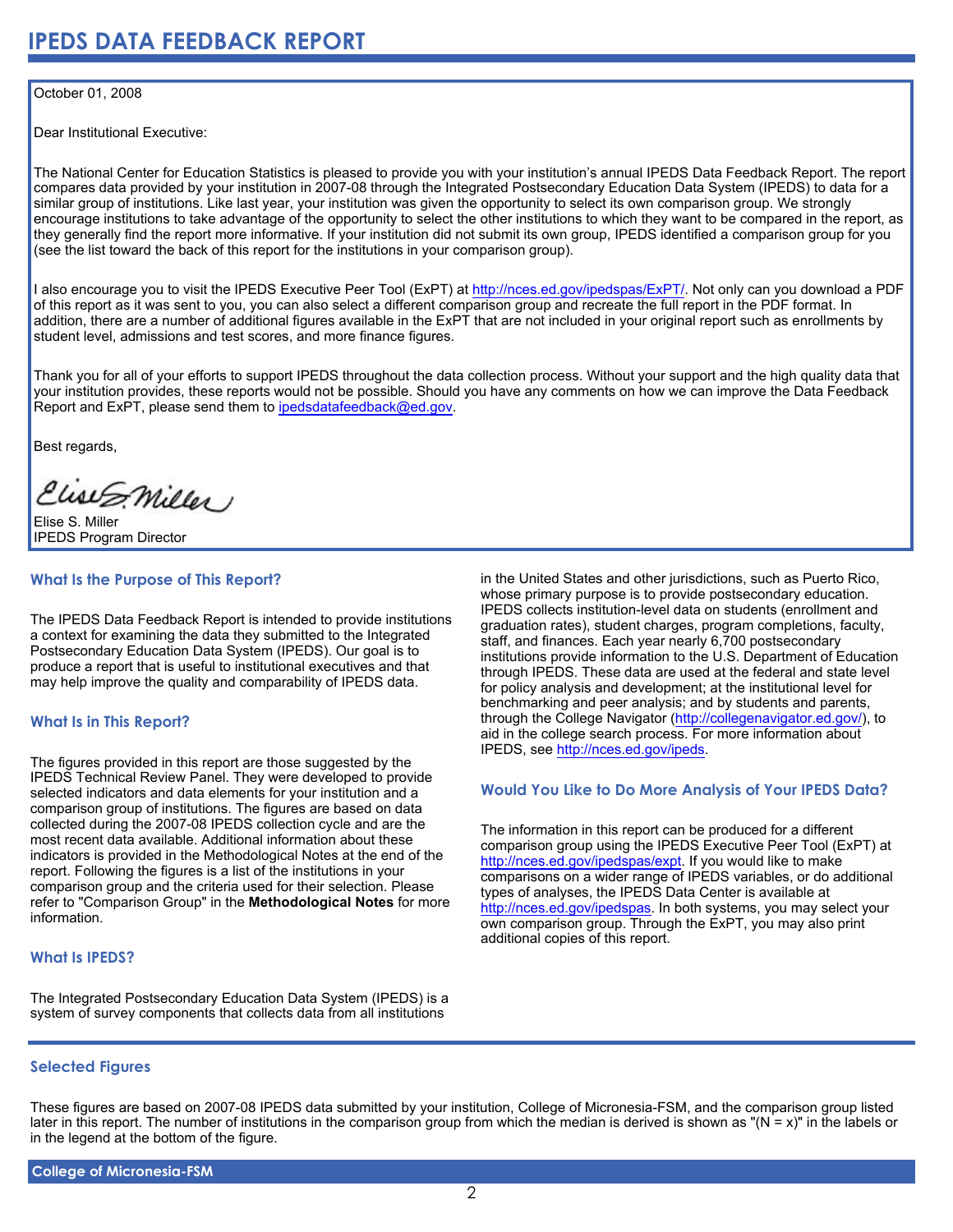#### **Figure 1. Unduplicated 12-month headcount, total FTE enrollment (academic year 2006-07), and full- and part-time fall enrollment (Fall 2007)**

**Figure 2. Percent of all students enrolled, by race/ethnicity, and percent who are women: Fall 2007**



NOTE: For details on calculating full-time equivalent (FTE) enrollment, see Calculating FTE in the Methodological Notes at the end of this report. Total headcount, FTE, and fulland part-time fall enrollment include both undergraduate and postbaccalaureate students, when applicable. N is the number of institutions in the comparison group. SOURCE: U.S. Department of Education, National Center for Education Statistics, Integrated Postsecondary Education Data System (IPEDS): Spring 2008, Enrollment component.





Your institution  $\times$  Comparison group median (N=10)

NOTE: The tuition and required fees shown here are the lowest reported from the categories of in-district, in-state, and out-of-state. N is the number of institutions in the comparison group.

SOURCE: U.S. Department of Education, National Center for Education Statistics, Integrated Postsecondary Education Data System (IPEDS): Fall 2007, Institutional Characteristics component.



NOTE: Median values for the comparison group may not add to 100 percent. See "Use of Median Values for Comparison Group" in the Methodological Notes at the end of this report for how median values are determined. N is the number of institutions in the comparison group.

SOURCE: U.S. Department of Education, National Center for Education Statistics, Integrated Postsecondary Education Data System (IPEDS): Spring 2008, Fall Enrollment component.

#### **Figure 4. Percent of full-time, first-time, degree/certificate-seeking undergraduate students receiving financial aid, by type of aid: 2006-07**



Your institution  $\blacktriangleright$  Comparison group median (N=10)

NOTE: For details on how students are counted for financial aid reporting, see Cohort Determination for Reporting Student Financial Aid and Graduation Rates in the Methodological Notes at the end of this report. N is the number of institutions in the comparison group.

SOURCE: U.S. Department of Education, National Center for Education Statistics, Integrated Postsecondary Education Data System (IPEDS): Spring 2008, Student Financial Aid component.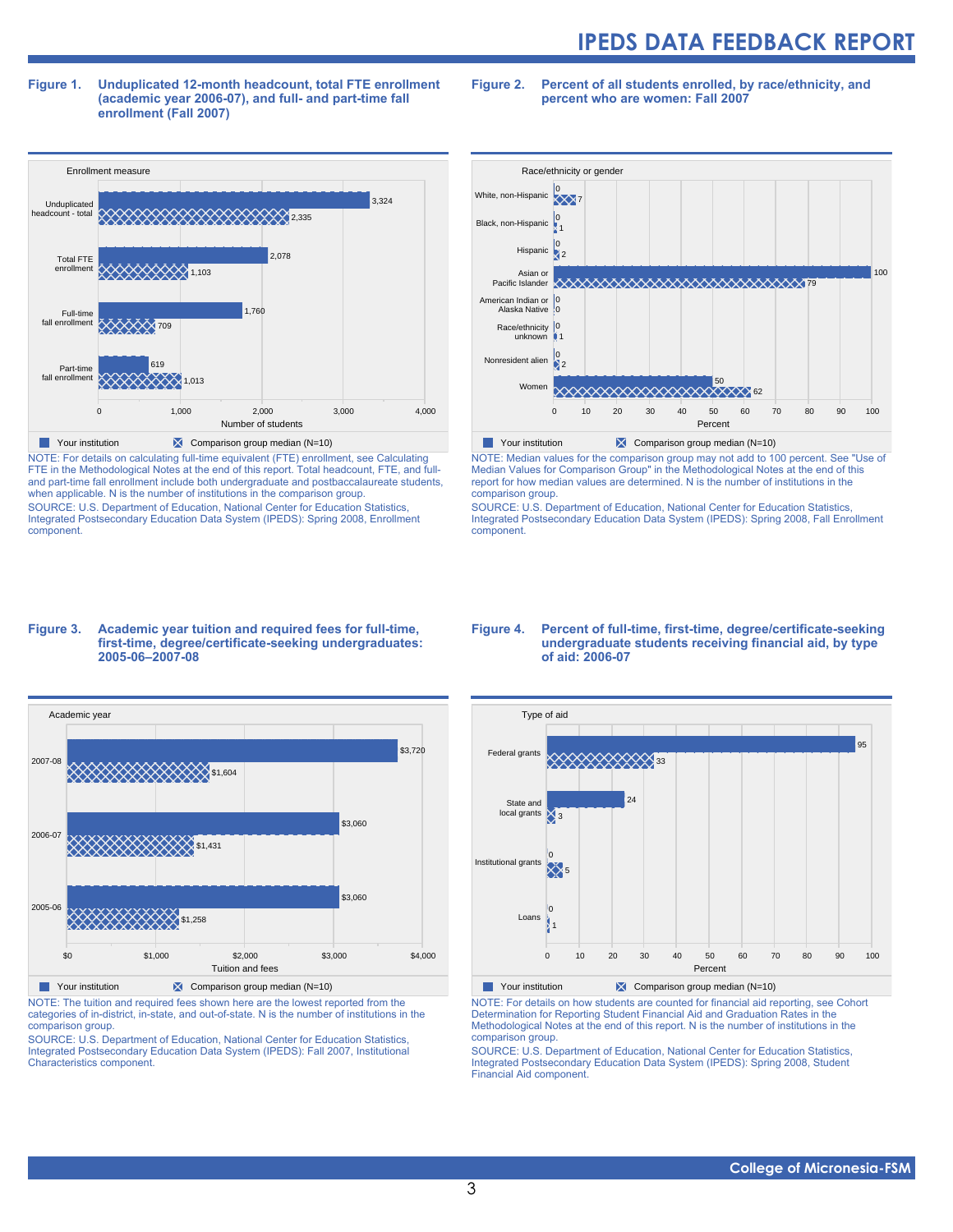**Figure 5. Types and average amounts of financial aid received by full-time, first-time, degree/certificate-seeking undergraduates: 2006-07**



NOTE: Average grant (or loan) values were calculated by dividing the total grants (or loans) awarded by the total number of recipients in each institution. N is the number of institutions in the comparison group.

SOURCE: U.S. Department of Education, National Center for Education Statistics, Integrated Postsecondary Education Data System (IPEDS): Spring 2008, Student Financial Aid component.

#### **Figure 6. Graduation rates of full-time, first-time, degree/ certificate-seeking undergraduates within 150% of normal time to program completion, by race/ethnicity: 2004 cohort**

| Graduation rates by race/ethnicity                           |                                              |    |    |    |    |               |    |    |    |    |     |
|--------------------------------------------------------------|----------------------------------------------|----|----|----|----|---------------|----|----|----|----|-----|
| Graduation rate, overall<br>overall<br>(N=10) <b>XXXX</b> 14 |                                              |    |    |    |    |               |    |    |    |    |     |
| White, non-Hispanic                                          | $(N=8)$ $\left(\frac{\sqrt{2}}{2}\right)$ 11 |    |    |    |    |               |    |    |    |    |     |
| Black, non-Hispanic<br>$(N=5)$ 0                             |                                              |    |    |    |    |               |    |    |    |    |     |
| Hispanic (N=5) $n_0$                                         |                                              |    |    |    |    |               |    |    |    |    |     |
| Asian or<br>Pacific Islander (N=10) XXXXX 15                 |                                              |    |    |    |    |               |    |    |    |    |     |
| American Indian or<br>Alaska Native (N=3) 10                 |                                              |    |    |    |    |               |    |    |    |    |     |
| Race/ethnicity<br>unknown(N=7) $\overline{\text{XXX}}$ 17    |                                              |    |    |    |    |               |    |    |    |    |     |
| Nonresident alien                                            | (N=7) XXXXXXX 22                             |    |    |    |    |               |    |    |    |    |     |
|                                                              | $\Omega$                                     | 10 | 20 | 30 | 40 | 50<br>Percent | 60 | 70 | 80 | 90 | 100 |

NOTE: The graduation rates are the Student Right-to-Know (SRK) rates. For more information see the Methodological Notes at the end of the report. N is the number of institutions in the comparison group.

SOURCE: U.S. Department of Education, National Center for Education Statistics, Integrated Postsecondary Education Data System (IPEDS): Spring 2008, Graduation Rates component.

#### **Figure 7. Graduation rate cohort as a percent of all undergraduates (Fall 2007); graduation rate and transferout rate (2004 cohort); and retention rates (Fall 2007)**



NOTE: Graduation rate cohort includes all full-time, first-time, degree/certificate-seeking undergraduate students. Entering class includes all students coming to the institution for the first time. Only institutions with a mission to prepare students to transfer are required to report transfers out. Graduation and transfer-out rates are the Student Right-to-Know rates. 4-year schools report retention rates for students seeking a bachelor's degree. For more information, see the Methodological Notes. N is the number of institutions in the comparison group.

SOURCE: U.S. Department of Education, National Center for Education Statistics, Integrated Postsecondary Education Data System (IPEDS): Spring 2008, Fall Enrollment component and Graduation Rates component.

#### **Figure 8. Number of degrees or certificates awarded, by level: Academic year 2006-07**



NOTE: N is the number of institutions in the comparison group.

SOURCE: U.S. Department of Education, National Center for Education Statistics, Integrated Postsecondary Education Data System (IPEDS): Fall 2007, Completions component.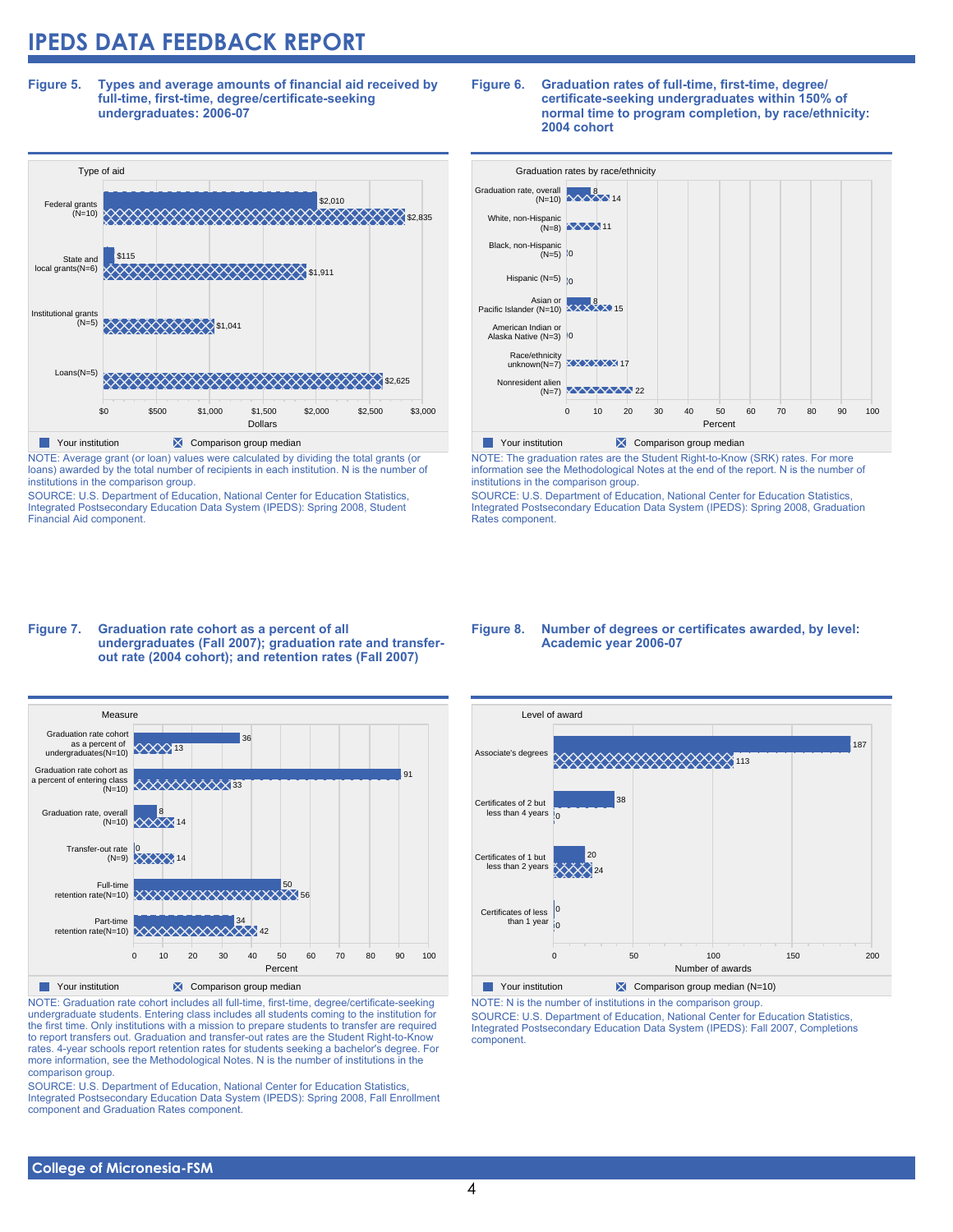#### **Figure 9. Percent distribution of core revenues, by source: Fiscal year 2007**

**Figure 10. Core expenses per FTE enrollment, by function: Fiscal year 2007**



NOTE: The comparison group median is based on those members of the comparison group that report finance data using the same accounting standards as the focus institution. For a detailed definition of core revenues, see the Methodological Notes. N is the number of institutions in the comparison group.

SOURCE: U.S. Department of Education, National Center for Education Statistics, Integrated Postsecondary Education Data System (IPEDS): Spring 2008, Finance component.



NOTE: The comparison group median is based on those members of the comparison group that report finance data using the same accounting standards as the focus institution. Expenses per full-time equivalent (FTE) enrollment, particularly instruction, may be inflated because finance data includes all core expenses while FTE reflects credit activity only. For details on calculating FTE enrollment and a detailed definition of core expenses, see the Methodological Notes. N is the number of institutions in the comparison group.

SOURCE: U.S. Department of Education, National Center for Education Statistics, Integrated Postsecondary Education Data System (IPEDS): Fall 2007, 12-month Enrollment component and Spring 2008, Finance component.

### **Figure 11. Full-time equivalent staff by assigned position: Fall 2007**



Your institution **X** Comparison group median (N=10) NOTE: Graduate assistants are not included in this figure. N is the number of institutions

in the comparison group. SOURCE: U.S. Department of Education, National Center for Education Statistics,

Integrated Postsecondary Education Data System (IPEDS): Winter 2007-08, Human Resources component.

#### **Figure 12. Average salaries of full-time instructional staff equated to 9-month contracts, by academic rank: Academic year 2007-08**



NOTE: Average full-time instructional staff salaries for 11/12-month contracts were adjusted to 9-month average salaries by multiplying the 11/12-month salary by .8182. Salaries based on less than 9-month contracts are not included. Medical school staff salaries are not included. N is the number of institutions in the comparison group. Not enough values in the comparison group to calculate a median.

SOURCE: U.S. Department of Education, National Center for Education Statistics, Integrated Postsecondary Education Data System (IPEDS): Winter 2007-08, Human Resources component.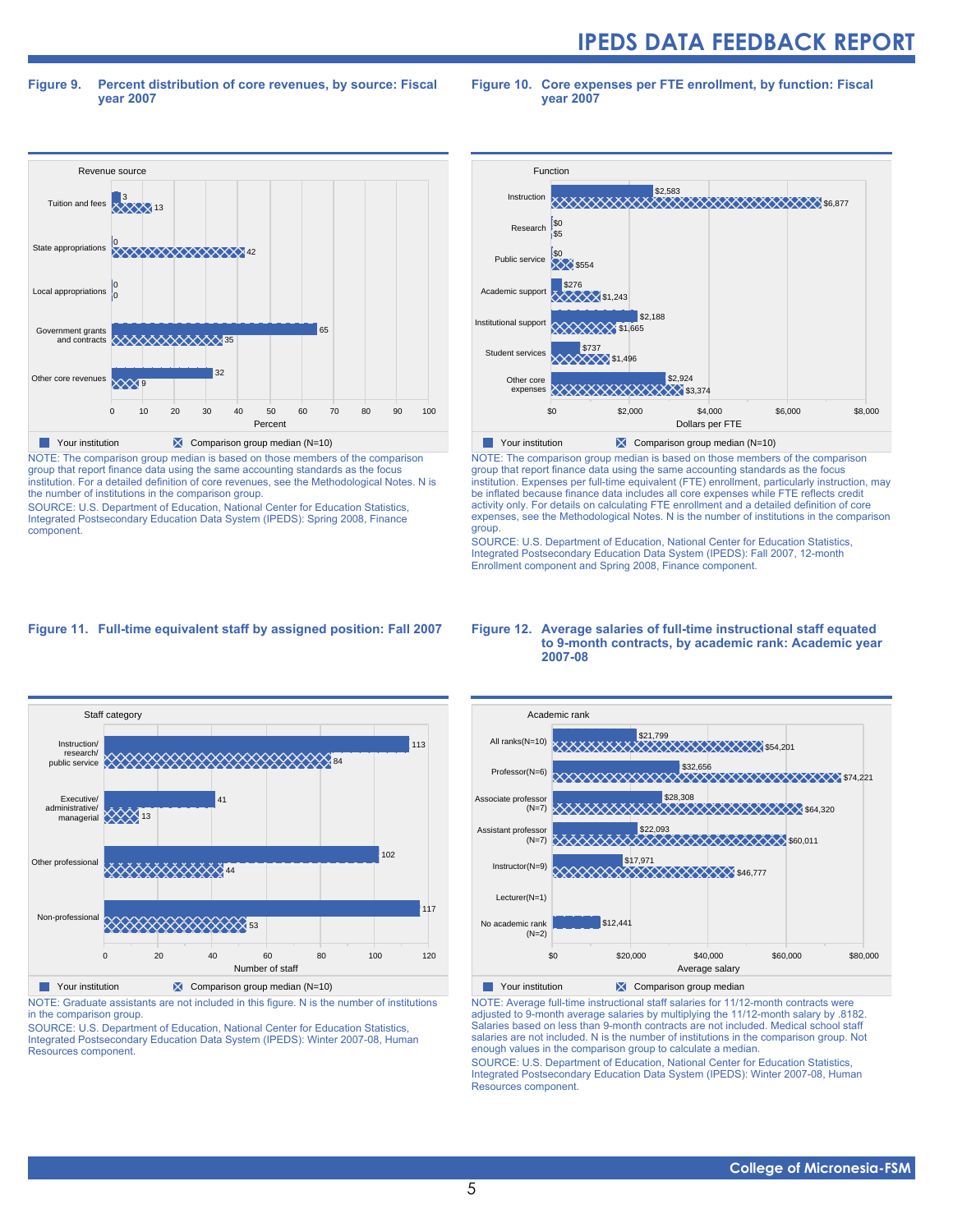# **COMPARISON GROUP**

This custom comparison group for College of Micronesia-FSM includes the following 10 institutions:

American Samoa Community College (Pago Pago, AS)

- College of the Marshall Islands (Majuro, MH)
- Guam Community College (Mangilao, GU)
- Hawaii Community College (Hilo, HI)
- Honolulu Community College (Honolulu, HI)
- Kauai Community College (Lihue, HI)
- Maui Community College (Kahului, HI)
- Northern Marianas College (Saipan, MP)
- Palau Community College (Koror, PW)
- Windward Community College (Kaneohe, HI)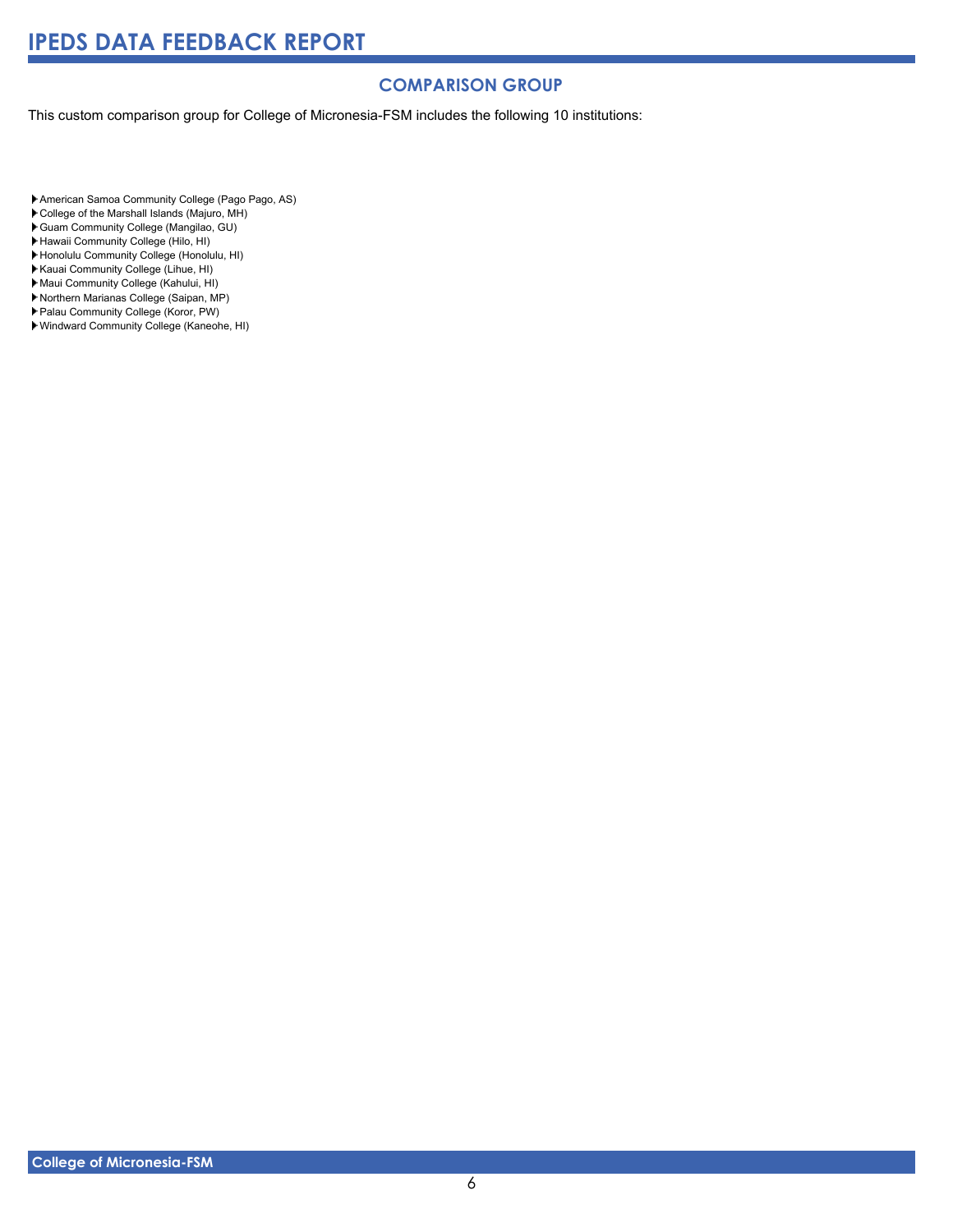# **METHODOLOGICAL NOTES**

#### **Overview**

The statistics and indicators in this report are based on data supplied by institutions to IPEDS during the 2007-08 survey year. Once the data submissions were locked by the institution's keyholder (and others), they were reviewed by the Help Desk and migrated to the IPEDS Peer Analysis System. Response rates for 2007-08 exceeded 99 percent for most surveys. Detailed response tables are included in the appendices to the IPEDS First Looks. See <http://nces.ed.gov/ipeds>under "publications."

### **Comparison Groups**

Comparison group data are included to provide a context for interpreting your institution's statistics. If your institution did not define a Custom Comparison Group for this report by June 30, 2008, NCES selected a comparison group for you based on the institutional characteristics detailed immediately above the listing of the comparison group institutions. (If the Carnegie Classification of Institutions of Higher Education was used as an institutional characteristic in the definition of a comparison group, the 2005 Basic version was used.) The comparison group used in this report may not reflect your institution's peer group or you may wish to compare your institution to multiple groups of institutions. The Executive Peer Tool (ExPT) (see<http://nces.ed.gov/ipedspas/expt>) can be used to produce the figures in this report for different groups of institutions.

# **Use of Median Values for Comparison Group**

The value for the focus institution is compared to the median value for the comparison group for each statistic included in the figure. If more than one statistic is presented in a figure, the median values are determined separately for each indicator or statistic. Where percent distributions are presented, median values may not add to 100 percent. Through the ExPT, users have access to all of the data used to create the figures included in this report.

### **Missing Statistics**

If a statistic is not reported for your institution, the omission indicates that the statistic is not relevant to your institution and the data were not collected.

### **Use of Imputed Data**

All IPEDS data are subject to imputation for nonresponse–both total (institutional) nonresponse and partial (item) nonresponse. Imputed values are included for both your institution and any institutions in your comparison group. For example, if an institution in your comparison group did not complete the Fall Enrollment component, NCES imputed the data for that institution AND the imputed data were used in determining the median values for each comparison group statistic.

### **Data Perturbation and Confidentiality**

Four laws cover protection of the confidentiality of individually identifiable information collected by NCES: the Privacy Act of 1974, as amended; the E-Government Act of 2002; the Education Sciences Reform Act of 2002; and the USA Patriot Act of 2001. Under law, public use data collected and distributed by NCES may be used only for statistical purposes. Any effort to determine the identity of any reported case is prohibited by law. In order to preserve individuals' confidentiality, data in the Graduation Rates, Student Financial Aid, and Human Resources components of IPEDS are perturbed. Only perturbed data are available in the IPEDS Data Center and the ExPT; the perturbed data were used in creating this report.

# **Descriptions of Statistics Used in the Figures**

# **Calculating FTE Enrollment**

The full-time equivalent (FTE) enrollment used in this report is the sum of the institutions' FTE undergraduate enrollment and FTE graduate enrollment (as calculated from or reported on the 2006-07 12-month Enrollment component) plus the estimated FTE of firstprofessional students. Undergraduate and graduate FTE are estimated using 12-month instructional activity (credit and/or contact hours). First-professional FTE is estimated by calculating the ratio of full-time to part-time first-professional students from the 2006 fall counts and applying this ratio to the 2006-07 12-month unduplicated headcount of first-professional students. The estimated number of full-time students is added to one-third of the estimated number of part-time students. See "Calculation of FTE Students (using instructional activity)" in the IPEDS Glossary at [http://nces.ed.gov/ipeds/glossary/.](http://nces.ed.gov/ipeds/glossary/)

### **Calculating FTE for Staff**

The full-time equivalent (FTE) of staff is calculated by summing the total number of full-time staff from the Employees by Assigned Position (EAP) section of the Human Resources component and adding one-third of the total number of part-time staff.

# **Cohort Determination for Reporting Student Financial Aid and Graduation Rates**

Student cohorts for reporting Student Financial Aid and Graduation Rates data are based on the reporting type of the institution. For institutions that report based on an academic year (those operating on standard academic terms), student counts and cohorts are based on fall term data. Student counts and cohorts for program reporters (those that do not operate on standard academic terms) are based on unduplicated counts of students enrolled during a full 12-month period.

### **Core Expenses**

Core expenses for public institutions (using the Governmental Accounting Standards Board (GASB) standards) include expenses for instruction, research, public service, academic support, institutional support, student services, operation and maintenance of plant, depreciation, scholarships and fellowships, other expenses, and nonoperating expenses. Core expenses for private, not-for-profit